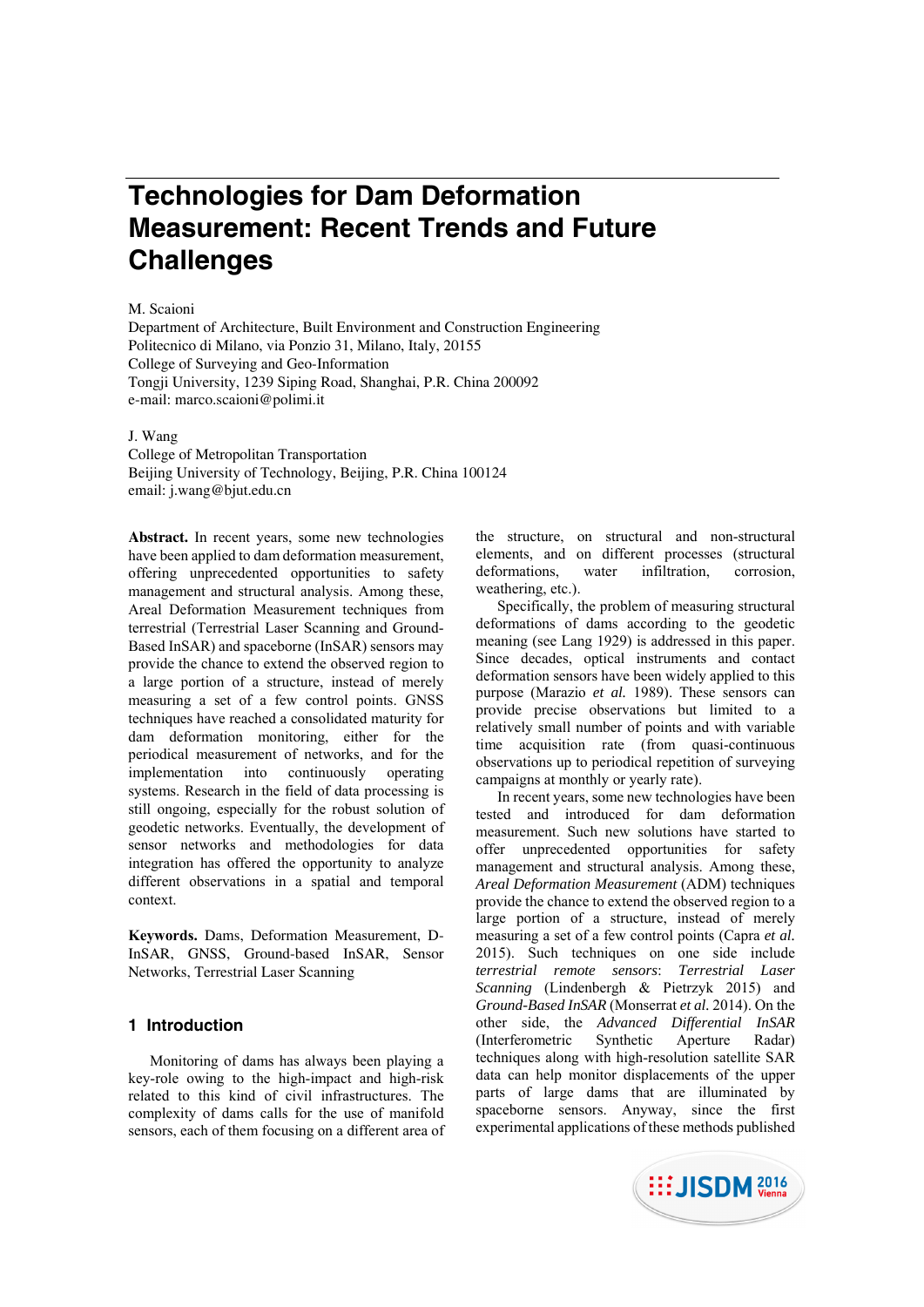in the period 1999-2006, many improvements have undergone and the current state-of-the-art features a much greater potential for field operations.

Monitoring methods based on *Global Navigation Satellite Systems* (GNSS) techniques have been widely developed for dam deformation measurement, because of the high precision they can provide and the chance to install sensors for continuous monitoring.

Since traditional and GNSS *geodetic networks* are still largely used for dam deformation measurement, research work on the improvement of data processing and adjustment techniques is still ongoing.

The development of *sensor networks* and methodologies for data integration has offered the opportunity to analyze different observations in a spatial and temporal context. Some deformation processes can be better understood only if multiple observations are merged, compared, and crosschecked.

Eventually, an important trend goes in the direction of integrating monitoring observation and structural modelling.

The paper will try to review the main new innovative applications in the field of dam deformation measurement, according to the classification reported in this introduction.

# **2 Areal Deformation Measurement**

#### **2.1 Terrestrial Laser Scanning**

Terrestrial Laser Scanning (TLS) can directly provide high-density 3D data and additional information, such as intensity and RGB colours. Although its single point measurement accuracy is lower than the one of a theodolite, change detection methods can potentially profit from the large data redundancy. Based on these characteristics, TLS technology yields a challenging and interesting approach to model and analyze possible deformations of objects. The challenge is to identify and, if necessary, parameterize sets of points belonging to the same object in multi-epoch point clouds, since the scanning process can neither repeat the measurement of points at the same precise locations. A thorough review of this subject is reported in Lindenbergh & Pietrzyk (2015).

In real applications, different methodologies have been investigated to detect and parametrize the deformation of object surfaces. Plane fitting to a subset of the laser point cloud was explored in order to detect the deformations of a sea lock with TLS technology (Lindenbergh & Pfeifer 2005). Thanks to the adopted interpolation, the measurement noise could be reduced to a few millimeter level. A residual systematic error with magnitude of 2 mm could not be explained, probably because of the unmodelled influence of laser-beam incidence angles and of laser intensity. Further information on monitoring lock gates with TLS have been reported by Kopacik & Wunderlich (2004) and Hesse & Kutterer (2007).

For longer distance measurements, a group of Italian researchers set up a test field on the Cancano Lake dam (Italy) in order to check the real performance of long-range laser scanners for dam monitoring applications (Alba *et al.* 2006). Suggestions for future work were addressed to investigate the effect of the incidence angle and the necessity to take a major care of geo-referencing. In particular, in this study the response of retroreflecting material used for targets was strongly criticized, as also demonstrated after a successive study (Alba *et al.* 2008b).

Eling (2009) investigated multi-scans by TLS applied in Harz dam monitoring tasks. A uniform framework was used to compare the possible deformation of the dam surface. He also showed the presence of residual systematic errors with a magnitude of approx. 5 mm that should be further investigated. Inspired by this, Wang (2013a) analyzed the various error sources that are likely to influence the point clouds' quality in outdoor environment. External error modelling in a combined model and fine registration were investigated to decrease the size of systematic errors as well as to improve the precision of the final point clouds (Wang 2013b; Wang *et al.* 2015). The proposed extended methodology reduces these systematic errors by approximately 3.2 mm, along with a drop of a posterior variance of approximately three times.

#### **2.2 Ground-Based InSAR**

Ground-Based InSAR (GBSAR) sensors (see Monserrat *et al.* 2014 for a review of the current stateof-the-art) have been applied since the beginning of their history to measure horizontal displacements of dams' downstream face. In Tarchi *et al.* (1999) and Alba *et al.* (2008a) two pioneeristic experimental applications in discontinuous and continuous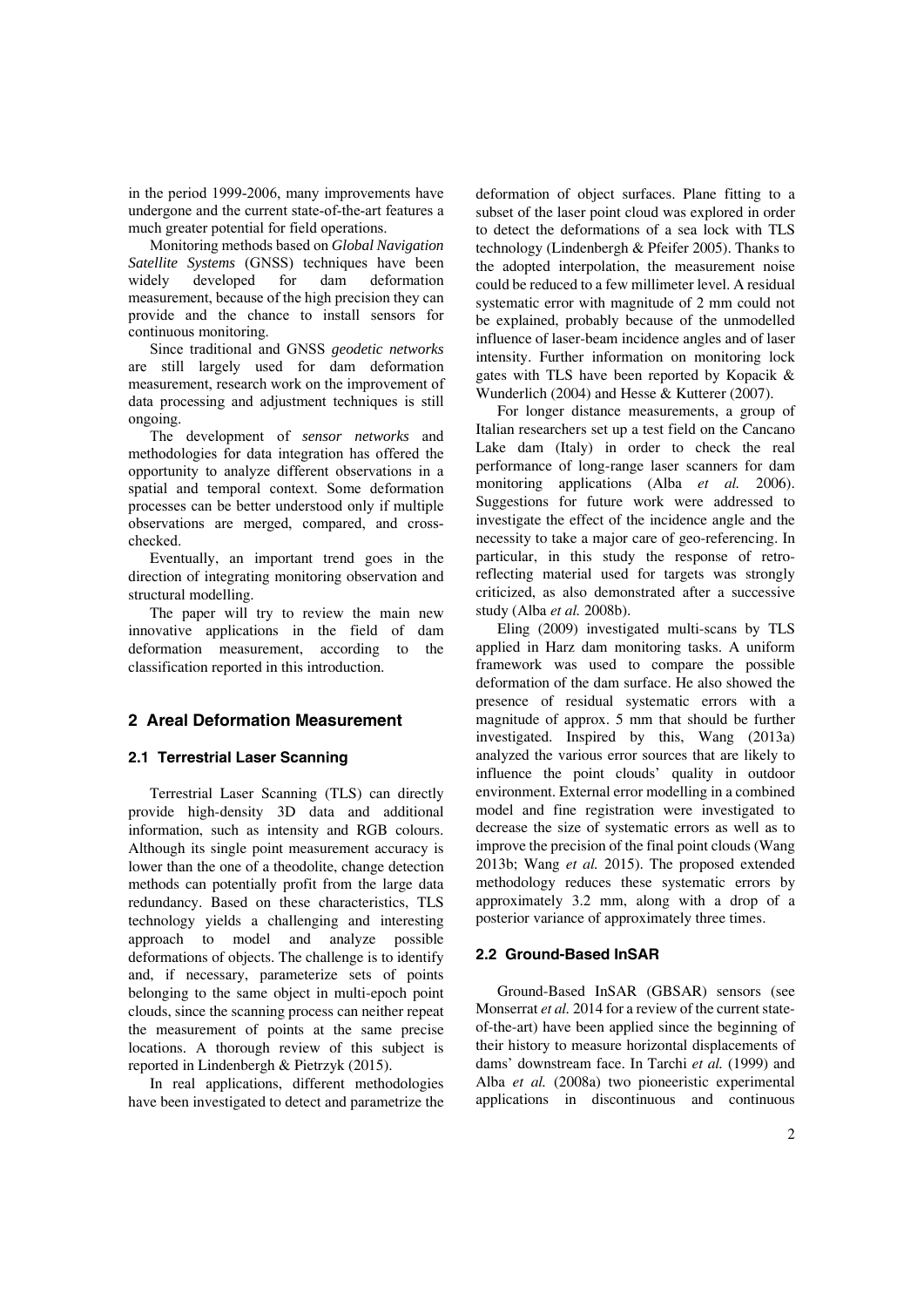acquisition modes are reported. The advantages offered by GBSAR sensors are the dense spatial distribution of observations (sub-metre point resolution) and the high precision (at millimetre level). These results have been demonstrated in both the above-mentioned studies by comparing GBSAR observations with the ones recorded by means of traditional sensors inside the dam body. GBSAR monitoring may provide high temporal resolution (a few minutes when working in continuous node, but with a tendency to shorten such a time in the up-todate instruments) at operating ranges up to few miles.

Despite of this great potential for dam deformation measurement, the regular application of GBSAR in the practice of dam monitoring is not documented in the literature. Successive works (see, e.g., Crosetto *et al.* 2014) still describe applications for study the dam behaviour within short time periods, but not permanent installations can be found. This is also motivated by the cost of the current technology and the complexity of instrument management. However, the same problems can be found in applications for landslide monitoring (Casagli *et al.* 2010; Bozzano *et al.* 2011).

The influence of the environmental conditions may result with easy in errors on some observed points, as reported in Alba *et al.* (2008a). For this reason, recent studies focused on the application of corrective models (Xing *et al.* 2014), while processing techniques that are normally used with satellite InSAR data, such as *Persistent Scatterer Interferometry* (PSI – see Crosetto *et al.* 2015), started to be applied to GBSAR data as well (IDS company, personal communication).

It's worth to mention that Real Aperture Radar (Luzi *et al.* 2010) sensors could also find some interesting applications in static deformation measurement of dams, although these sensors are more powerful for the observation of high-dynamic processes.

#### **2.3 Digital Photogrammetry**

In the case of digital photogrammetry (Luhmann *et al.* 2014), the application to measure dam deformation is strongly limited by the image scale, see Scaioni *et al*. (2015). Some applications of image-based techniques would be possible for inspection of the conservation state of surface materials, or to measure 2D surface displacements in specific points. In such a case, images captured with long focal lens cameras and automatic processing techniques would be required (see, e.g., Barazzetti & Scaioni 2008).

## **2.4 Spaceborne InSAR**

At the beginning, spaceborne InSAR could be correctly applied for measurement of ground subsidence over large areas or for detecting earthquake-related deformations. Then it has been extended to the analysis of smaller sites like unstable slopes. Recently, thanks to the developments in ground resolution, repeat pass time, and the processing methods, Differential InSAR (DInSAR) techniques extended their applicability for measuring deformations of civil structures. Several applications to dams have been reported in the literature. As in the case of GBSAR, the use of DInSAR cannot be finalized to set up continuous monitoring and earlywarning. This is mainly motivated by the still too long time needed for covering the data downstream and processing pipeline. Further reasons that currently prevents its application have to be sought in the continuity of data quality and in the possible lack of *coherence* (Osmanoglu *et al.* 2015), i.e., the fact that the same points on the structure can be tracked over a long time. Anyway, D-InSAR has been widely used to measure the deformations of dams over limited time periods, to ascertain the presence of instability problems, or to reconstruct the past failures of some reservoir on the basis of archive SAR data (see, for example, Grenerczy & Wegmueller 2011). In addition, the same SAR images adopted for measuring deformations of the dam structure and the hydraulic infrastructures could be also exploited for assessing the stability of the slopes at the border of the water basin (Wang *et al.* 2011; Wang & Perissin 2012; Tomás *et al.* 2013; Anghel *et al.* 2016). Since SAR images generally cover wide areas, their use is recommended when the infrastructures to analyze span over several kilometers. This is the case of large basins bordering communication corridors, like is reported in Michaud *et al.* (2015). Also thanks to the wide-range potential, DInSAR can be used for detecting subsidence problems in areas where dams are located, since such problems might have influence on the stability of dams themselves (see, e.g., Ferguson *et al.* 2014).

Among the Advanced DInSAR techniques (Crosetto *et al.* 2011), PSI has gained great popularity for the measurement of man-made structures' deformation. In Crosetto *et al*. (2015) a review of PSI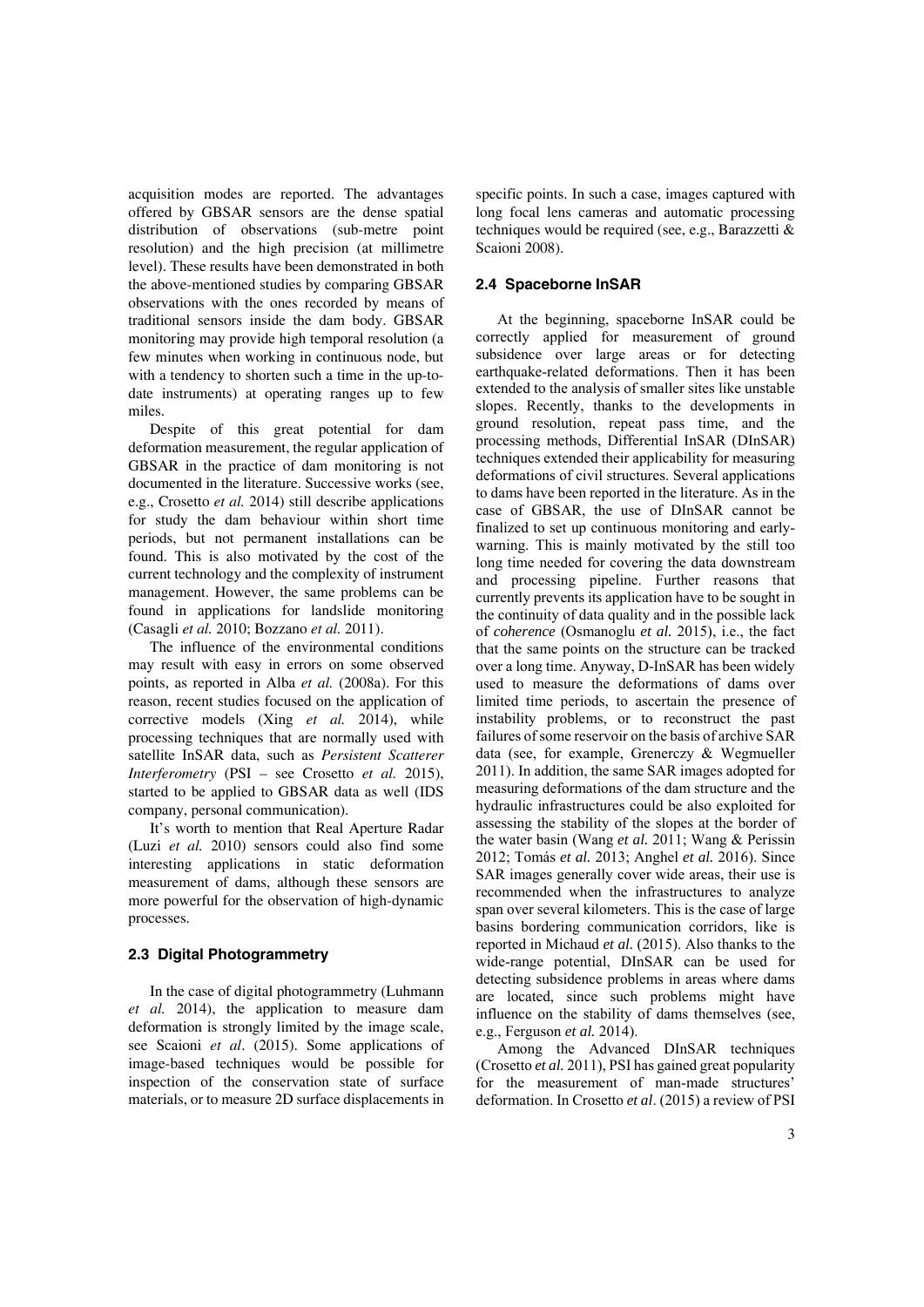and a presentation of existing implementations can be found. Lazecky *et al.* (2015) report three examples of PSI application to monitor deformation of three different types of dams, using different SAR data: Charvak Dam in Uzbekistan based on ENVISAT-ASAR data, Three Gorges Dam in China based on Cosmo-SkyMed data, and Plover Cove Dam in Hong Kong based on TerraSAR-X data (see also Lazecky *et al.* 2013).

The application of DInSAR techniques was used to detect surface displacements of an earthfilled dam at La Pedrera reservoir (Spain). The open geometry of such kind of barrages, facilitating the illumination from SAR sensors, allowed the detection of a displacement of about 13 cm along the satellite lineof-sight between Aug. 1995 and May 2010. A data set composed of medium resolution ERS-1, ERS-2 and Envisat-ASAR images was mainly used, whilst a small test with high-resolution TerraSAR-X data was operated over a couple of years. The joint analysis of historical instrument surveys and DInSAR-derived data has allowed the identification of a long-term deformation process. This study demonstrates the integration of DInSAR with in-situ techniques, which helps provide a complete spatial vision of the displacements in the dam thereby helping to differentiate the causal mechanisms. Earthfilled dams were also investigated in Honda *et al.* (2012) using ALOS PALSAR data, and in Di Martire *et al.* (2014) using a series of 51 Envisat-ASAR images. In the latest study, the comparison with independent in situ measurement showed an agreement below 1 cm level. In Vöge *et al.* (2011), the dependency of the quality of results obtained from DInSAR techniques and the geometry of the slopes is also confirmed.

Anghel *et at.* (2016) applied TLS, GNSS and theodolites for precise 3D modelling of the Puylaurent concrete dam infrastructure (France). The model was then use for the projection of deformation component from SAR processing to obtain a more realistic interpretation and analysis of vector point displacements. The analysis, carried out over a time span of approximately eight months, demonstrated a good agreement between results from DInSAR and in situ measurements. In Anghel et al. (2015) the authors had previously presented the algorithm for refocusing SAR Tandem-X and TerraSAR-X images adopted for this study.

Results obtained so far are quite encouraging for promoting future efforts in the application of spaceborne SAR data for dam deformation measurements. Indeed, the availability of lastgeneration very high-resolution images acquired by

TerraSAR-X, COSMO-SkyMed and SENTINEL constellations will hopefully allow us to obtain better results in terms of ground resolution and shorter revisiting-time by means of algorithms that produce increasingly reliable results.

## **3 Global Navigation Satellite Systems**

GNSS-based techniques can be considered now a consolidated approach for measuring geodetic networks to obtain precise point displacements in key-locations on and around dams (Van Cranenbroeck 2011). Unfortunately, in some countries GNSS techniques are not yet recognized to provide official measurements for dam deformation control, e.g., in Italy (Dardanelli *et al.* 2014). Measurements can be periodically repeated on a monthly or a yearly basis. Different authors have proved the application of GNSS networks to take over 2D traditional networks based on optical instruments (see Liu 2010; Li & Wang 2011; Lan 2014; Wang 2015), while they cannot reach the higher precision level granted by spirit and hydrostatic levelling. As specifically addressed in next Sect. 4, also some aspects related to the theory of GNSS data processing for deformation analysis have been afforded in recently published research, see Fan *et al.* 2010.

Yang *et al.* (2010) proposed the application of pseudolite-augmented GPS technique that could help overcome some limitations of GPS-only surveys in unfavourable environments, like urban areas, deep open-pit mines and valleys. However, several problems need to be overcome before pseudolites can be employed in precise surveys for dam monitoring.

On the other hand, the main innovative contribution of GNSS to deformation monitoring of dams and infrastructures in general is represented by continuous measurement systems that are becoming more and more popular for automatic auscultation and also early-warning (see He *et al.* 2012; Jiang 2012a; Dardanelli *et al.* 2014). The basic architecture of GNSS monitoring systems is based on a few receivers positioned in key-locations on the top of the main and ancillary structures, whose displacements are elaborated with respect to one (or more) external master station(s). The increasing diffusion of continuously operating reference systems (CORS) can be also exploited for establishing the external reference, as in Jiang *et al.* (2012b).

Control points can be also instantiated to monitor the stability of the slopes around the upper water basin, e.g., because of the presence of landslides. In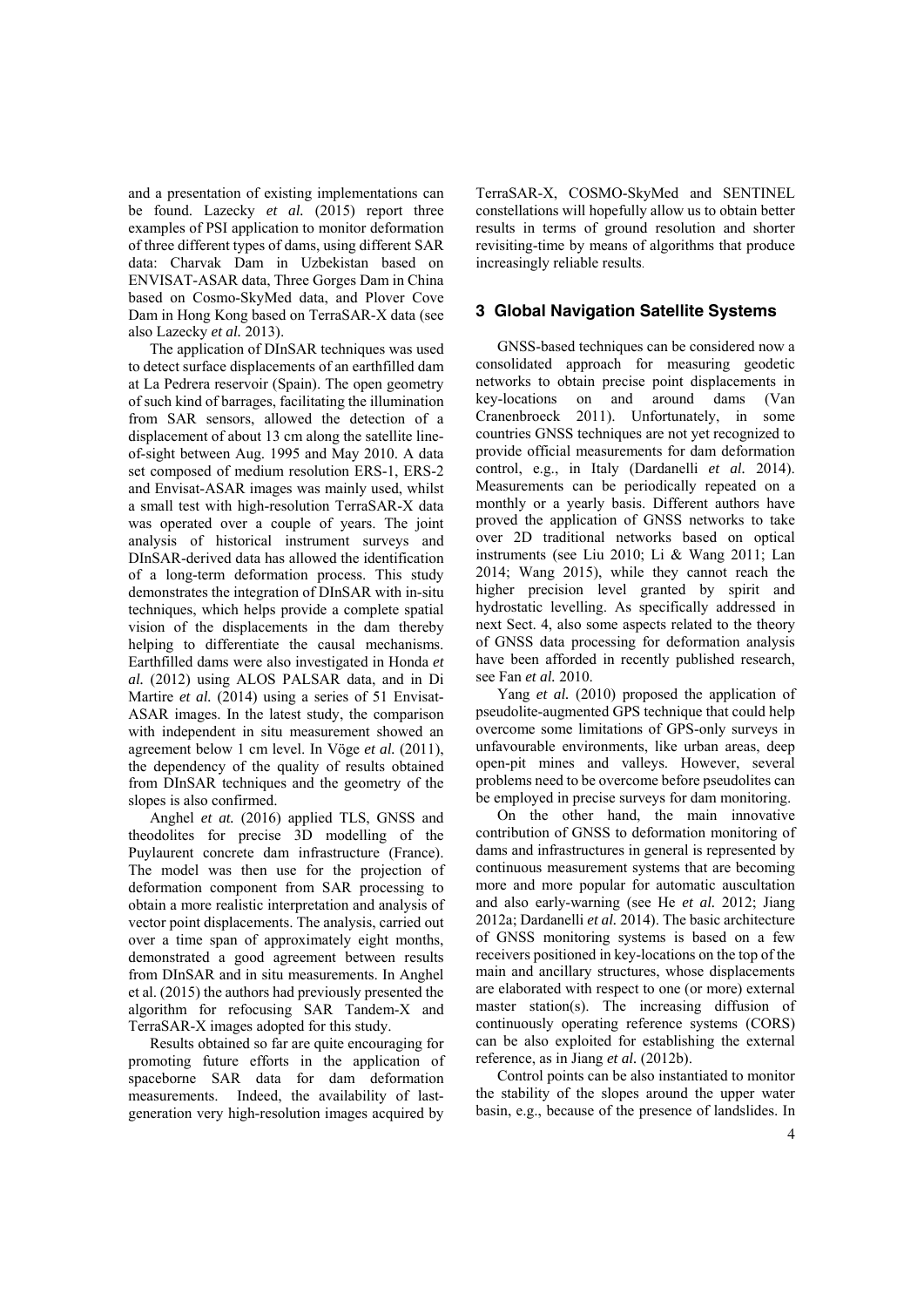general, however, the length of baselines is kept quite short (from a few hundred metres to 1-2 km) in order to improve the quality of the observations. In addition, the availability of long time-series can be exploited in data processing to compensate for errors and to correlate observed displacements to different causative reasons (thermal expansion, water level, others).

As a leading-edge application, Galan-Martin *et al.* (2013) implemented Differential GPS (DGPS) for real-time monitoring of structures with millimetre accuracy after an appropriate mathematical treatment. Real-time DGPS positions were filtered to reach millimetric accuracy through Kalman filter. Such results were positively validated against reliable pendulum and angular collimation measurements. In addition, the 15 months field experimentation showed that thorough attention should be paid to the adopted communication system.

# **4 Data Processing**

The analysis of data coming from sensors adopted in dam deformation measurement is also an important field that still require future research. Nevertheless, this is a very wide domain, which overlaps and intersects with other research fields and then it would call for specific study. Here we limit to address the main research topics about data processing and to mention a few recent studies specifically focused on dams.

Topics related to data processing can be organized in four main research lines:

- 1. Analysis of errors in time series and geodetic networks;
- 2. Separating noise, systematic errors and deformation components that are caused by different agents such as water pressure and temperature;
- 3. Statistical analysis of deformations, especially when ADM techniques are used; and
- 4. Interpolation of deformation fields.

Just to mention a few examples of recent research work, Dai *et al.* (2015) proposed an Independent Component Analysis (ICA) as a method for modelling different signal components, which are assumed to be mutually independent. The topic of robust estimate of geodetic networks based on traditional and GNSS observations is still quite

investigated, since the high demand in term of required precision that is usually very close to the measurement noise (see Nowel 2015; Tasci 2010). Also the implementation of new sensors results in the integration of multiple observations requiring a reformulation of the functional model of network adjustment. In the case described in Casaca *et al.*  (2015), the combined adjustment of angle and range is discussed.

#### **5 Sensor/data integration**

The observation of dams' deformations is a typical field of Engineering where multiple sensors have always been implied (Giussani 1981). This is due to the presence of several phenomena and processes that should be monitored, but also to the size that big barrages may have, requiring ubiquitous instruments. Thus, dam deformation measurement is intrinsically connected to the adoption of *sensor networks*. In the recent year, this concept of network has evolved into the one of *geospatial sensor network*, where the knowledge of relative locations among sensors become an important aspect (Nittel *et al.* 2008). In such networks, communication among sensors is also largely emphasized under a twofold point of view. On one side, the technological infrastructures for data transfer have been largely investigated and many solutions proposed. The wireless technology has been largely exploited (Khichar & Shivanandan Upadhyay 2010), even though in the case of hydropower plants, where data safety and reliability have a primary relevance, these solutions may have some limitations from technical and/or legacy point of views. On the other side, several protocols for smart sensor communication and interoperability, also through Web-services, have been developed (Chen *et al.* 2009).

Examples of sensor networks applied to dam monitoring are difficult to find in the literature. This is mainly motivated by the fact these applications are not given too much attention by the scientific community, but they are really important in the daily practice of those organizations dealing with hydropower plants administration, management and regulation. An interesting example is the system GOCA (www.goca.info) developed at Hochschule Karlsruhe (Germany), which integrates GNSS, theodolites and other sensors on the hardware side, along with models for data analysis and prediction.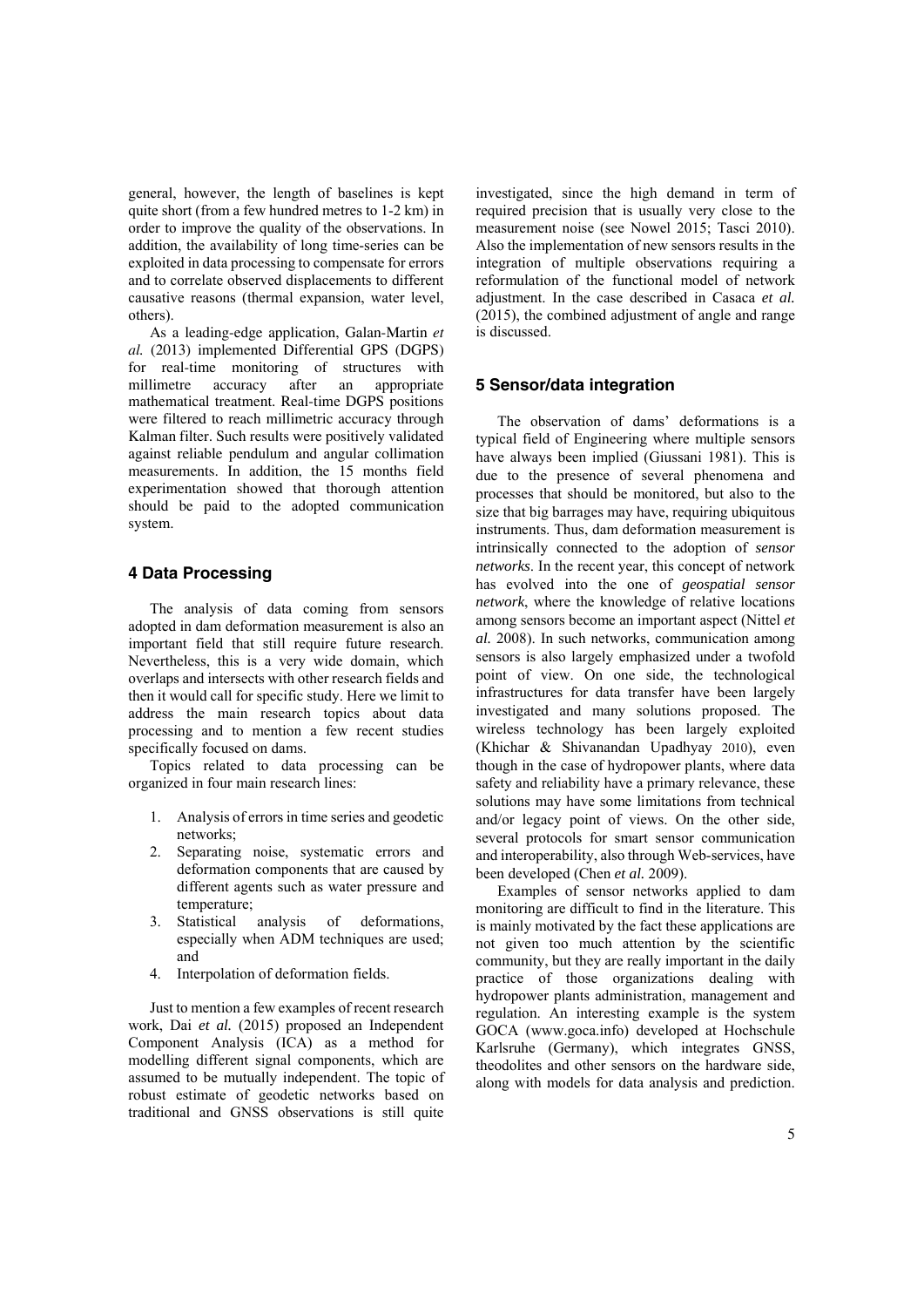Indeed, GOCA system can be used for online control and early-warning.

Another interesting aspect of sensor/data integration consists in the corroborative use of more sensors to improve their potential and efficiency. As a clear example of this category, Anghel *et al.* (2016) combined spaceborne SAR image processing with the 3D model of the dam obtained from TLS surveying. The availability of such a detailed model is exploited to better define the spatial geometry of radar signals. In this way, an augmented interpretation of 3D displacements can be achieved.

In Mascolo *et al.* (2014) and Nico *et al.* (2015) the integration of GBSAR and spaceborne D-InSAR analysis of CosmoSkymed data was exploited for studying horizontal and vertical displacements of old embankment dams. The former instrument was exploited for measuring horizontal displacement vectors, the latter for vertical displacement vectors.

 Last but not least, the integration between the sensor network and the structural modelling of barrages is also important. So far, this task has been mainly operated offline for the purpose of study the structural behavior of a dam over a limited time span. The chance to carry out the analysis online by using observations from the geospatial sensor network would allow timely forecasting of forthcoming critical conditions. In addition, data modeling techniques such as *data assimilation* could be exploited for the mutual cooperation between observations and numerical modeling. Such techniques, which have been successfully applied to other domains characterized by highly dynamic phenomena (e.g., in meteorology) seem to be really promising for dam monitoring as well.

#### **6 Conclusions**

This paper has reported a review of modern techniques that have been recently applied for dam deformation measurement. Mainly they consist in the Areal Based Deformation measurement techniques, including ground-based (Laser Scanning and Ground-Based InSAR) and spaceborne (InSAR) sensors; in the GNSS-based methods, which can be generally organized in GNSS-based periodical networks and in continuous monitoring systems; in the data processing techniques, especially for geodetic network robust adjustment; and in sensor and sensor/modelling integration.

The general frame offered by these new technologies is absolutely promising, even though

future efforts should be put to understand which techniques have the potential to follow-up in the regular practice of dam surveillance and which may only offer a contribution to scientific investigations. Attention should be also given to other emerging technologies, such as Fibre Optic Sensors (Inaudi 2014) and Synthetic Aperture LADAR (Turbide *et al.* 2014).

The increasing use of satellite observations is an important point to discuss. On one side, such data can be used for the remote monitoring of dams and the nearby environment, whose influence on the safety of the barrage itself may be really relevant. On the other side, the future availability of new improved data sets (for example, Sentinel data) is supposed to foster even more the application of satellite data.

Attention should be also paid to data integration, which may create added value and an increased data redundancy to be used for cross-checking observations.

### **References**

- Alba, M., Fregonese, L., Prandi, F., Scaioni, M., Valgoi, P. (2006). Structural monitoring of a large dam by terrestrial laser scanning. *Int. Arch. Photogramm. Remote Sens. Spatial Inf. Sci.*, 36(5), 6 pages
- Alba, M., Bernardini, G., Giussani, A., Ricci, P.P., Roncoroni, F., Scaioni, M., Valgoi, P., Zhang, K. (2008a). Measurement of Dam Deformations by Terrestrial Interferometric Techniques. *Int. Arch. Photogramm. Remote Sens. Spatial Inf. Sci.*, 37(B1), pp. 133-139
- Alba, M., Roncoroni, F., Scaioni, M. (2008b). Investigations about the Accuracy of Target Measurement for Deformation Monitoring. *Int. Arch. Photogramm. Remote Sens. Spatial Inf. Sci.*, 37(B5), pp. 1053-1059
- Anghel, A., Vasile, G., Cacoveanu, R., Ioana, C., Ciochina, S., Ovarlez, J.P. (2015). Scattering Centers Detection and Tracking in Refocused Spaceborne SAR Images for Infrastructure Monitoring. *IEEE Trans. Geosci. Remote Sens.,* 53(8), pp. 4379-4393, DOI:10.1109/TGRS.2015. 2396773
- Anghel, A., Vasile, G., Boudon, R., d'Urso, G., Girard, A., Boldo, D., Bost, V. (2016). Combining spaceborne SAR images with 3D point clouds for infrastructure monitoring applications. *ISPRS J. Photogramm. Remote Sens.*, 111, pp. 45-61, DOI:10.1016/j.isprsjprs.2015.11.008
- Barazzetti, L., Scaioni, M. (2009). Crack measurement: development, testing and applications of an automatic image-based algorithm. *ISPRS J. Photogramm. Remote Sens*, 64(3), pp. 285-296, DOI:10.1016/j.isprsjprs.2009. 02.004
- Bozzano, F., Cipriani, I., Mazzanti, P., Prestininzi, A. (2011). Displacement patterns of a landslide affected by human activities: insights from ground-based InSAR monitoring. *Nat. Hazards*, 59(3), pp. 1377-1396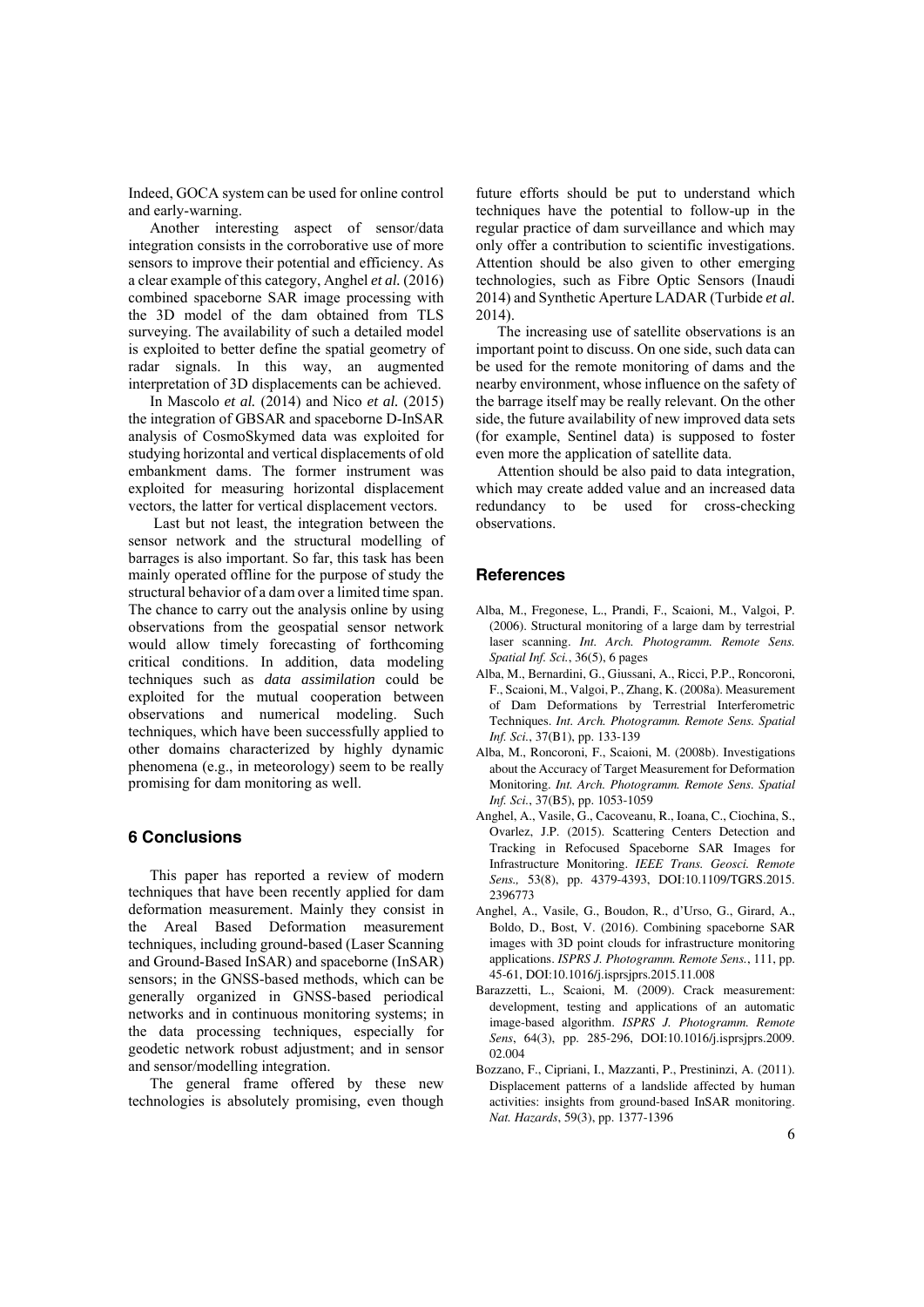- Capra, A., Scaioni, M., Wieser, A. (2015). Editorial: Terrestrial Remote Sensing for Areal Deformation Monitoring. *App. Geomatics*, 7(2), pp. 61-63, DOI: 10.1007/s12518-015-0159-y
- Casaca, J., Braz, N., Conde, V. (2015). Combined adjustment of angle and distance measurements in a dam monitoring network. *Survey Rev.,* 47(342), pp. 181-184
- Casagli, N., Catani, F., Del Ventisette, C., Luzi, G. (2010). Monitoring, prediction, and early warning using groundbased radar interferometry. *Landslides* 7(3), pp. 291-301
- Chen, N., Di, L., Yu, G., Min, M. (2009). A flexible geospatial sensor observation service for diverse sensor data based on Web service. *ISPRS J. Photogramm. Remote Sens*, 64, pp. 234-242, DOI:10.1016/j.isprsjprs.2008.12.001
- Crosetto, M., Monserrat, O., Cuevas, M., Crippa, B. (2011). Spaceborne differential SAR interferometry: data analysis tools for deformation measurement. *Remote Sens.*, 3, pp. 305-318
- Crosetto, M., Monserrat, O., Luzi, G., Cuevas-Gonzales, M., Devanthéry, N. (2015). Deformation Monitoring Using Ground-Based SAR Data. In: Lollino P. et al. (ed.'s), *Engineering Geology for Society and Territory*, Vol. 5, Springer, Switzerland, pp. 137-140, DOI:10.1007/978-3- 319-09048-1\_27
- Crosetto, M., Monserrat, O., Cuevas-Gonzales, M., Devanthéry, N., Crippa, B. (2015). Persistent Scatterer Interferometry: A review. *ISPRS J. Photogramm. Remote Sens.* DOI:10.1016/j.isprsjprs.2015.10.011
- Dai, W., Huang, D., Liu, B. (2015). A phase space reconstruction based single channel ICA algorithm and its application in dam deformation analysis. *Survey Rev.,* 47(345), pp. 387-396
- Dardanelli, G., La Loggia, G., Capododici, F., Puccio, L., Maltese, A. (2014). Monitoring displacements of an earthen dam using GNSS and remote sensing. In: Proc. SPIE Conf. (9239) on "Remote Sensing for Agriculture, Ecosystems, and Hydrology XVI", paper id: 923928, DOI:10.1117/12. 2071222
- Di Martire, D., Iglesias, R., Monells, D., Centolanza, G., Sica, S., Ramondini, M., Pagano, L., Mallorquí, J.J., Calcaterra, D. (2014). Comparison between Differential SAR interferometry and ground measurements data in the displacement monitoring of the earth-dam of Conza della Campania (Italy). *Remote Sens. Environ.*, 148, pp. 58-69
- Eling D. (2009) Terrestrisches Laserscanning für die Bauwerks-überwachung. *Fachrichtung Geodäsie und Geoinformatik*, Leibniz Universität, Hannover
- Fan, F., Xu, S., Luo, J., Liu, D. (2010). Application of GPS to dumping body's horizontal displacement monitoring of dam. *J. Geomatics*, 35(6), pp. 15-17
- Fergason, K.C., Rucker, M.L., Panda, B.B., Greenslade, M.D. (2015). Investigative Procedures for Assessing Subsidence and Earth Fissure Risk for Dams and Levees. In: Lollino P. *et al.* (Ed.'s), *Engineering Geology for Society and Territory*, Vol. 6, Springer, Switzerland, pp. 695-699, DOI:10.1007/978-3-319-09060-3\_129
- Galan-Martin, D., Marchamalo-Sacristan, M., Martinez-Marin, M., Sanchez-Sobrino, J.A. (2013). Geomatics

applied to dam safety DGPS real time monitoring. *Int. J. Civil Eng.*, 11(2A), pp. 134-141

- Giussani, A. (1981). Control of big Structures by Integrated Instruments and Methods. In: Proc. XVI Congress FIG, Comm. 6, Montreux, Switzerland
- Grenerczy, G., Wegmüller, U. (2011). Persistent scatterer interferometry analysis of the embankment failure of a red mud reservoir using ENVISAT ASAR data. *Nat. Hazards*, 59, pp. 1047-1053, DOI:10.1007/s11069-011-9816-6
- He, X., Jia, D., Sang, W. (2011). Monitoring Steep Slope Movement at Xiaowan Dam with GPS Multi-antenna Method. *Survey Rev.*, 43(323), pp. 462-471, DOI: 10.1179/003962611X13117748891831.
- Hesse, C., Kutterer, H. (2006). Automated form recognition of laser scanned deformable objects, In: Sansò, F., Gil, A. (Ed.'s), Geodetic Deformation Monitoring: From Geophysical to Engineering Roles. IAG Symposia, Vol. 131, Springer, Berlin
- Honda, K., and other 7 (2012). Application of exterior deformation monitoring of dams by DInSAR analysis using ALOS PALSAR. In: Proc. IGARSS, 22-27 June 2012, Munich, pp. 6649-6652, DOI: 10.1109/IGARSS.2012. 6352074
- Inaudi, D. (2014). Sensing solutions for assessing the stability of levees, sinkholes and landslides. In: Wang, M.L., Lynch, J.P., Sohn, H. (Ed.'s) *Sensor Technologies for Civil Infrastructures* (Vol. 2: Applications in Structural Health Monitoring), Vol. 56 in Woodhead Publishing Series in Electronic and Optical Materials, pp. 396-421*,* DOI: 10.1533/9781782422433.2.396
- Jiang, W., Liu, H., Zhou, X., Li, Z. (2012a). Analysis of longterm deformation of reservoir using continuous GPS observations. *Cehui Xuebao/Acta Geodaetica et Cartographica Sinica*, 41(5), pp. 682-689
- Jiang, W., Liu, H., Liu, W., He, Y. (2012b). CORS development for Xilongchi dam deformation monitoring. *Wuhan Daxue Xuebao (Xinxi Kexue Ban)/Geomatics and Information Science of Wuhan University*, 37(8), pp. 949- 952
- Khichar, R., Shivanandan Upadhyay, S. (2010). Wireless sensor networks and their applications in geomatics: case study on developments in developing countries. *App. Geomatics*, 2(2), pp. 43-48, DOI:10.1007/s12518-010- 0022-0
- Kopacik, A., Wunderlich, T. (2004). Usage of Laser Scanning Systems at Hydro-technical Structures. In: Proc. FIG Working Week, May 22–27, Athens
- Lan, Y., Ye, L., Tang, W., Han, K. (2014). Study on dam deformation monitoring with GPS technology. *J. Geomatics*, 39(1), pp. 8-9
- Lang, W. (1929). *Deformationsmessungen an Staumauern nach den Methoden der Geodäsie*. Landestopographie, Bern
- Lazecky, M., Perissin, D., Wang, Z., Ling, L., Qin, Y. (2015). Observing Dam's Movements with Spaceborne SAR Interferometry. In: Lollino P. *et al.* (ed.'s), *Engineering Geology for Society and Territory*, Vol. 5, Springer, Switzerland, pp. 131-136, DOI:10.1007/978-3-319-09048- 1\_26.